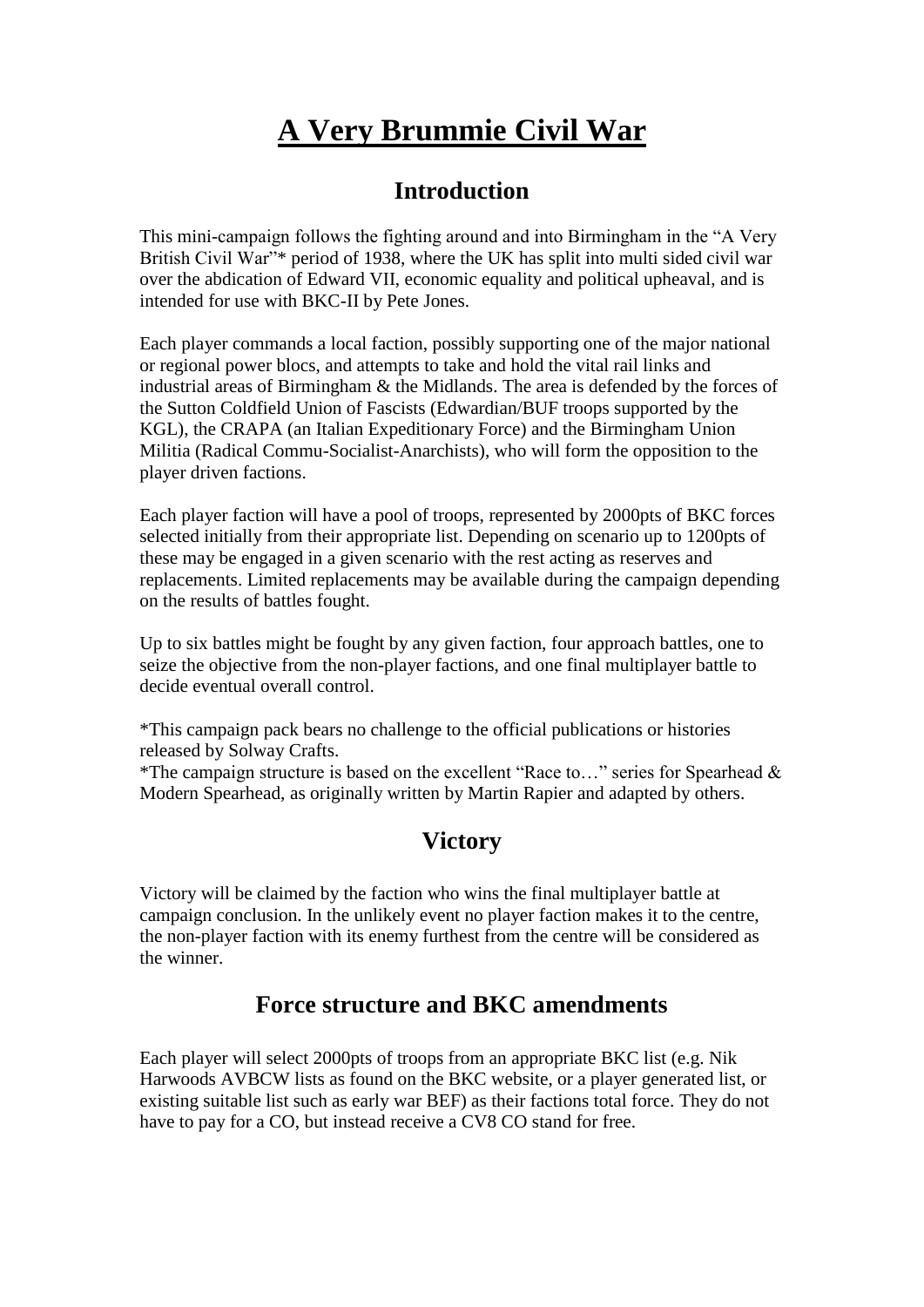On table losses are generally not replaceable, but troops lost to morale failure (either via Fall Back moves, being driven off table or failing a battlegroup break point roll) are recovered at the end of the battle.

Command units may not be bought with an improved CV, but if a Command unit rolls a Command Bonus in a game it may be fielded at +1 CV for the following game at no extra cost. If the CO rolls a Command Bonus he receives a permanent +1 to his CV for the campaign.

In scenario types where prepared defences are allowed these points are spent "free" each game and do not have to come from the factions initial allotment of 2000pts but do come out of their on table points.

Battlefield air superiority will be rolled once at the start of each game with no modifiers for army list, but modified on the player side by the random points roll modifier from the strategic movement table below.

Assets may be purchased as appropriate to the scenario being played up to three per off table artillery or air unit.

All AFVs and MMG stands without AT factors may fire with 1/10 AT to represent the use of armour piercing ammo for their MGs and the rather ad hoc and experimental design of the AFVs of the time.

## **Strategic Movement & Scenario Generation**

Player faction forces start in their base area on the accompanying map, and progress along the track to New Street each battle. Depending on the result of the battle they may remain stationary or advance one or more steps at a time.

Each approach battle before reaching the city centre/New Street space will be fought with a 1000pt army selected from the players initial force list, modified as below.

Each space on the track is marked, and represents the ability to move a certain sized force into the battle affecting the random points modifier as below. A Major Win on the previous battle also gives  $a + 1$  modifier.

I – Open areas close to home area. +1 on random points roll.

II – Mildly urbanised areas with good transport links to home area. No modifier.

III – Heavily urbanised areas with many choke points. -1 modifier to random points roll.

New Street/City Centre – The final push. Important railway, canal  $\&$  road nexus. +2 modifier to random points roll.

Scenario selection is rolled on the following table, except for the first battle, attack into New Street and the final multiplayer game. Unless stated otherwise the player faction is the attacking side.

1 Counterattack. Player faction is on the defence.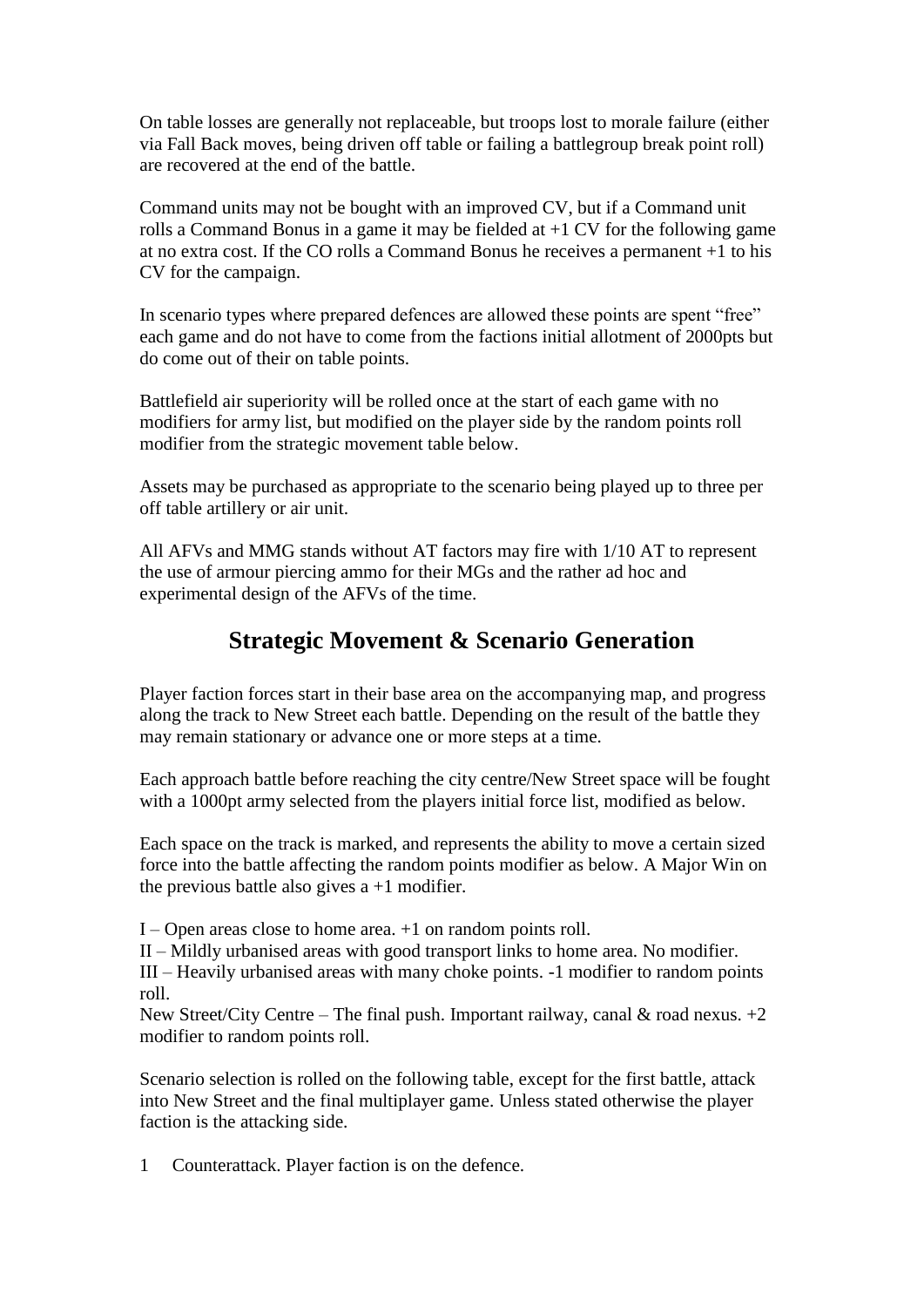#### 2 Encounter

- 3 Deliberate Attack
- 4-5 Assault

6+ Exploitation

### Modifiers –

+1 Win, +2 Major Win for player faction last battle

-1 Loss or Major Loss

Terrain set up for a scenario should be rural with fields and woods with smaller roads, canals and rail lines with a few smaller buildings representing villages and farms in area I battles. Area II battles should be largely urban boundary areas with substantial amounts of both open field terrain and built up areas with more roads, rail and canals, whilst Area III battles are being fought over the industrialised and built up areas of Birmingham proper and should have largely urbanised terrain with some parks, open rail yards or factory complexes to provide open areas.

City centre/New Street battles should be almost all urban terrain, with some exceptions for open areas such as the rail yards or park area around the cathedral, Botanical Gardens and similar areas, or areas flattened by previous shelling and fighting. Birmingham is surprisingly hilly under the current urban clutter, so rolling hills under other terrain is always an option!

Strategic advancement following a Win is one space, two for a Major Win. Draw or Loss remain stationary. A player may elect to remain stationary instead of advancing on a win, & must roll on the following table for the following turns "battle".

1-3 - Avanti! At 'em chaps! Bostin'! Non-player counter attacks – play counter attack scenario.

4-5 - Cup of tea time. Everyone catches their breath, recover 75pts of lost troops. 6+ - …And a nice scone. Recover 150pts of lost troops.

### **Special Cases**

Initial battle.

The initial scenario will be a Breakthrough Attack representing the opening assaults on the various non-player factions' defences around the city such as the Sutton Park Lines, Knowle Hill Complex or West Bromwich Fortified Area.

New Street Assault.

The first player faction to reach New Street must clear the vital city centre area of the defending non-player factions troops. This will always be a Deliberate Attack, and the objective should be a building of note such as the Cathedral, New Street Station or BSA plant.

#### Final Multiplayer game.

All remaining troops will be used for this scenario, subject to the random points modifier rolled by each player. If the random moodier gives more available points they may purchase assets or extra troops for this battle only (representing either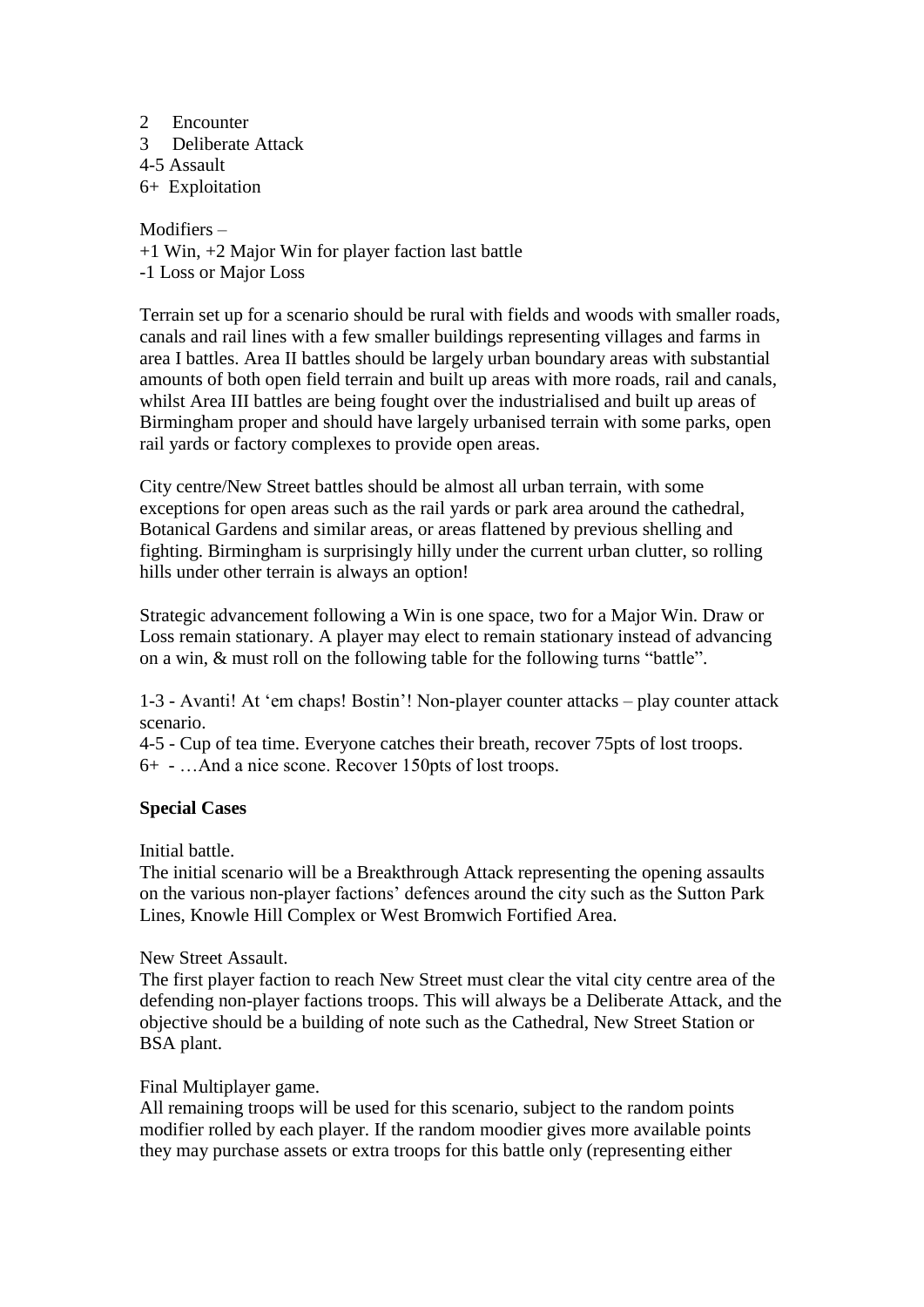hurriedly raised reinforcements or partisans rising in support!). If the random modifier is less they can only use troops up to their remaining amount less the modifier.

The initial player to reach the city centre will be the defender, and start with their battlegroup on the first third of the table. They receive  $a + 1$  modifier to the random points roll per turn in advance of the final arriving player that they reached the city centre. Any bonus points may be spent on field defences or assets as for Hasty Defence.

The next arriving player will receive a bonus equal to how many turns in advance of the final player they arrive. They will have choice of side to arrive on and deploy up to one third down the side of the table towards the defender. The final faction will arrive with no bonus to the random points modifier, & deploys opposite the previous player. Both attackers may use static deployment but may not flank march.

Alternatively the defender may deploy for all round defence in the centre of the table whilst the two attackers come on from opposite sides, but this may result in a very squashed defender very quickly!

Each player will take a turn as normal BKC rules, but Op Fire will only refresh at the beginning of their \*own\* turn. Turn order will be randomised by each attacker rolling 1d6 at the start of each turn and the highest scorer resolving their moves first.



The overall campaign winner is the last battlegroup left unbroken!

# **Defending Battlegroups**